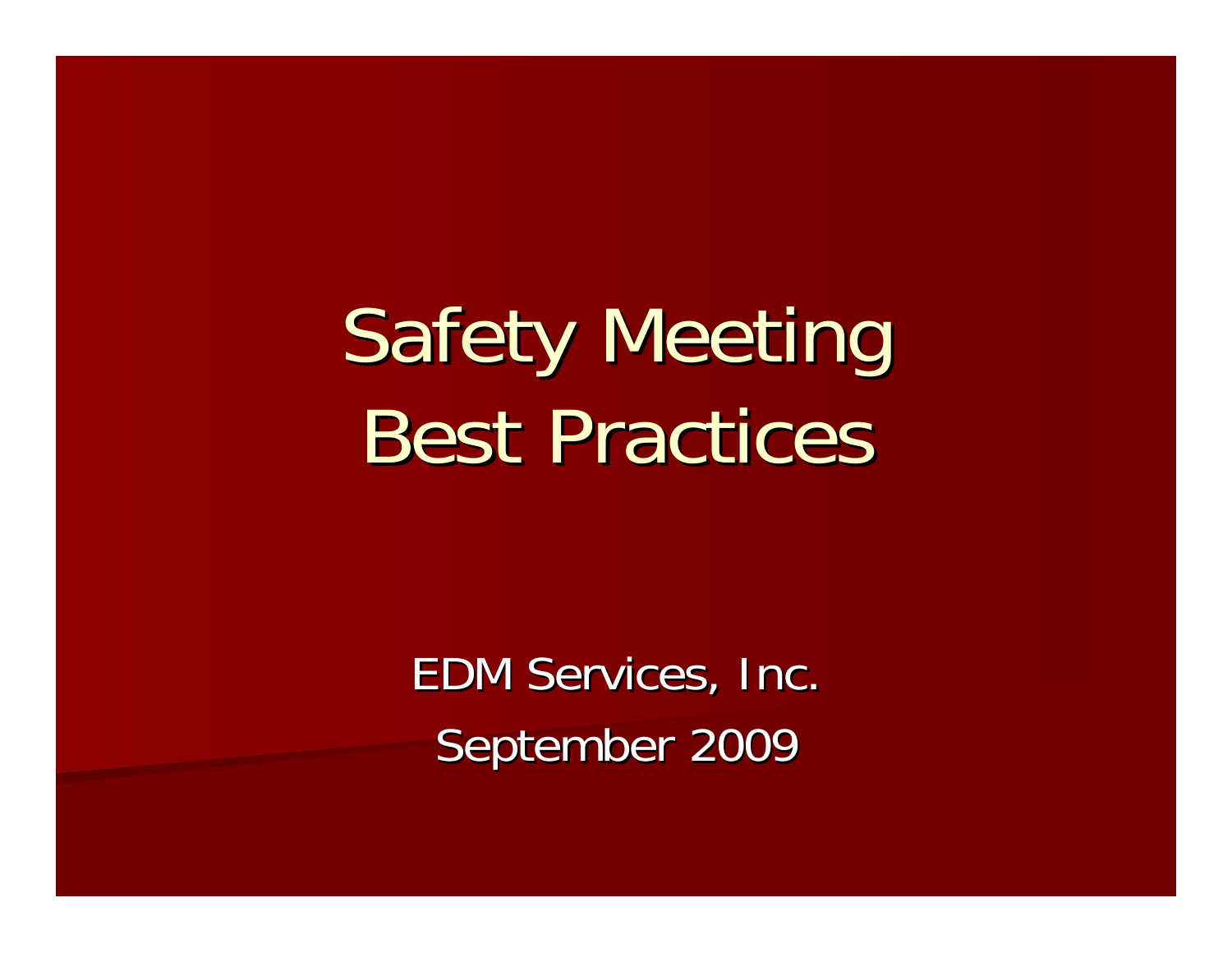# Injury Incident Pyramid

#### **This pyramid is nothing more than a representation of the statistics about injuries. Year after year, industry after industry, injuries industry after industry, injuries statistically fall into this pyramid. statistically fall into this pyramid.**

<u>Near Misses</u> – Unsafe Acts are the bottom of the pyramid. There are thousands of these. These are things such as not wearing a seatbelt in your car, not wearing stéel toe boots or protective eyewear at a job site, or standing<br>on the top rung of a ladder to change a light bulb.

Next up are Recordable Injuries. These are injuries that require more than basic first aid. The injury may require a prescription anti-biotic, physical therapy, a few sutures and things that are above and beyond first aid

Next up are Life Changing injuries. For every 600 recordable injuries statistically, year after year, industry<br>after industry, there will be 30 life changing injuries. That is 5%. These are injuries such as amputations, ma

And finally at the top there is a Fatal Injury. For every 30 life changing injuries, there will be one fatal injury.

So what does this mean? We need to work on the unsafe acts and the near misses at the base of the pyramid. If<br>you can reduce or eliminate those, then you can stop the cascade effect that comes with injuries to begin with To eliminate the recordable and life changing injuries you need to reduce the near misses and unsafe acts.

The only way to stop it is to eliminate the unsafe acts and near misses.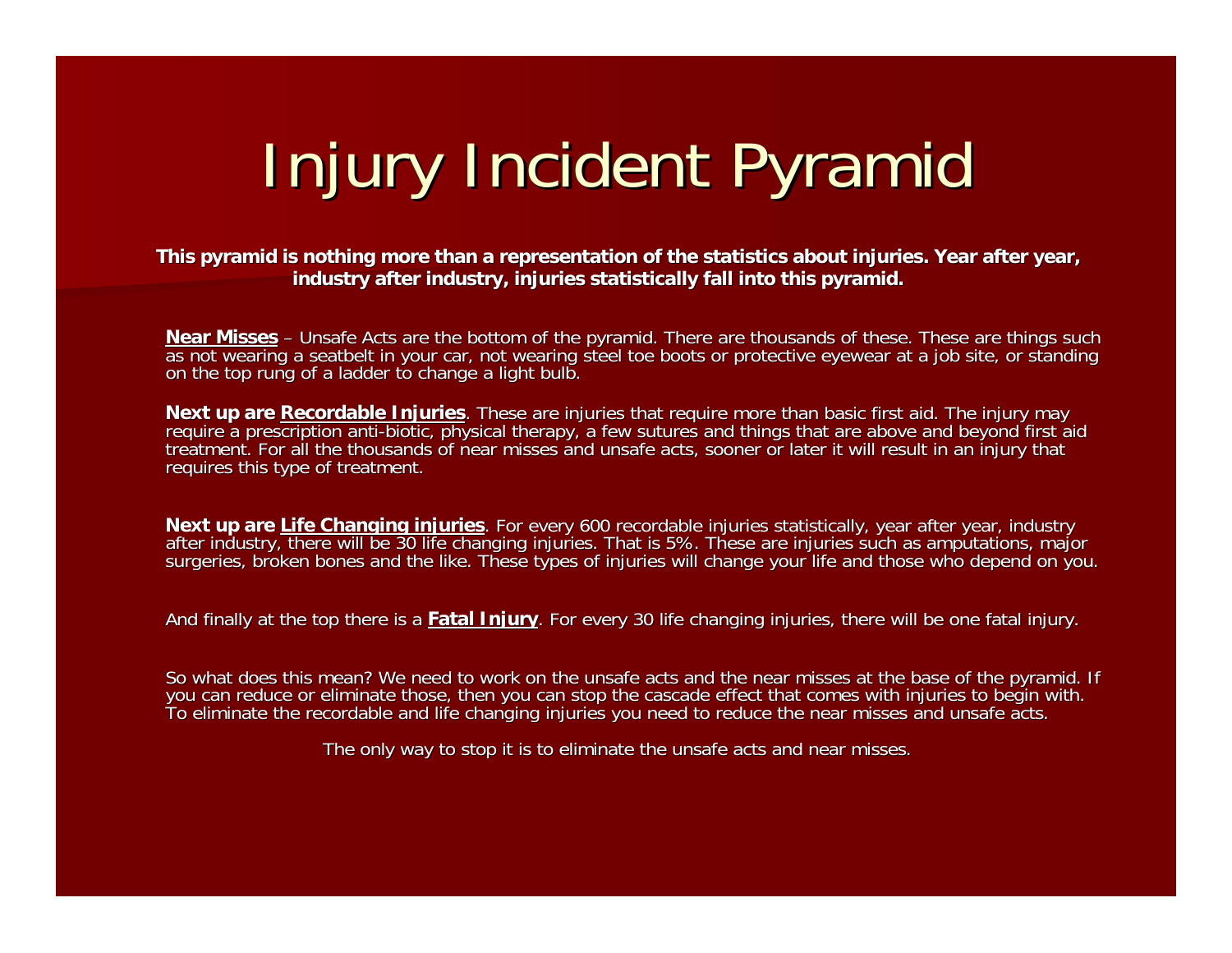### Near Misses

A worker received an electric shock on a piece of equipment he was using. He was not injured, and he did not report the incident. A few days later another worker also received a shock from the same defective equipment, and again did not report the problem. Within days a third worker also received an electrical shock which killed<br>him.

This true story illustrates what can happen when we ignore close calls in the work place. A close call is a chance<br>to identify a hazard and correct it before someone is seriously injured or killed.

We have all had many experiences with close calls or near misses in our everyday lives. The best thing we can do<br>is to pay attention to them and learn from them. For example, most of us have slipped while rushing down a stairway. We may have caught ourselves before falling, and then resolve to slow down in the future. Another example is pulling out to pass when driving and being faced with an on-coming car. We quickly pull back into our<br>own lane, and tell ourselves next time we will make sure it is safe before we try to pass.

In both instances, there was the potential for a serious accident but we were lucky. We have learned something by the close call, and will probably be more aware in the future.

Close calls in the workplace serve the same function. They give us an opportunity to recognize that something is wrong and to do something about it before someone gets hurt.



Be sure to report near misses. You have the opportunity to help a coworker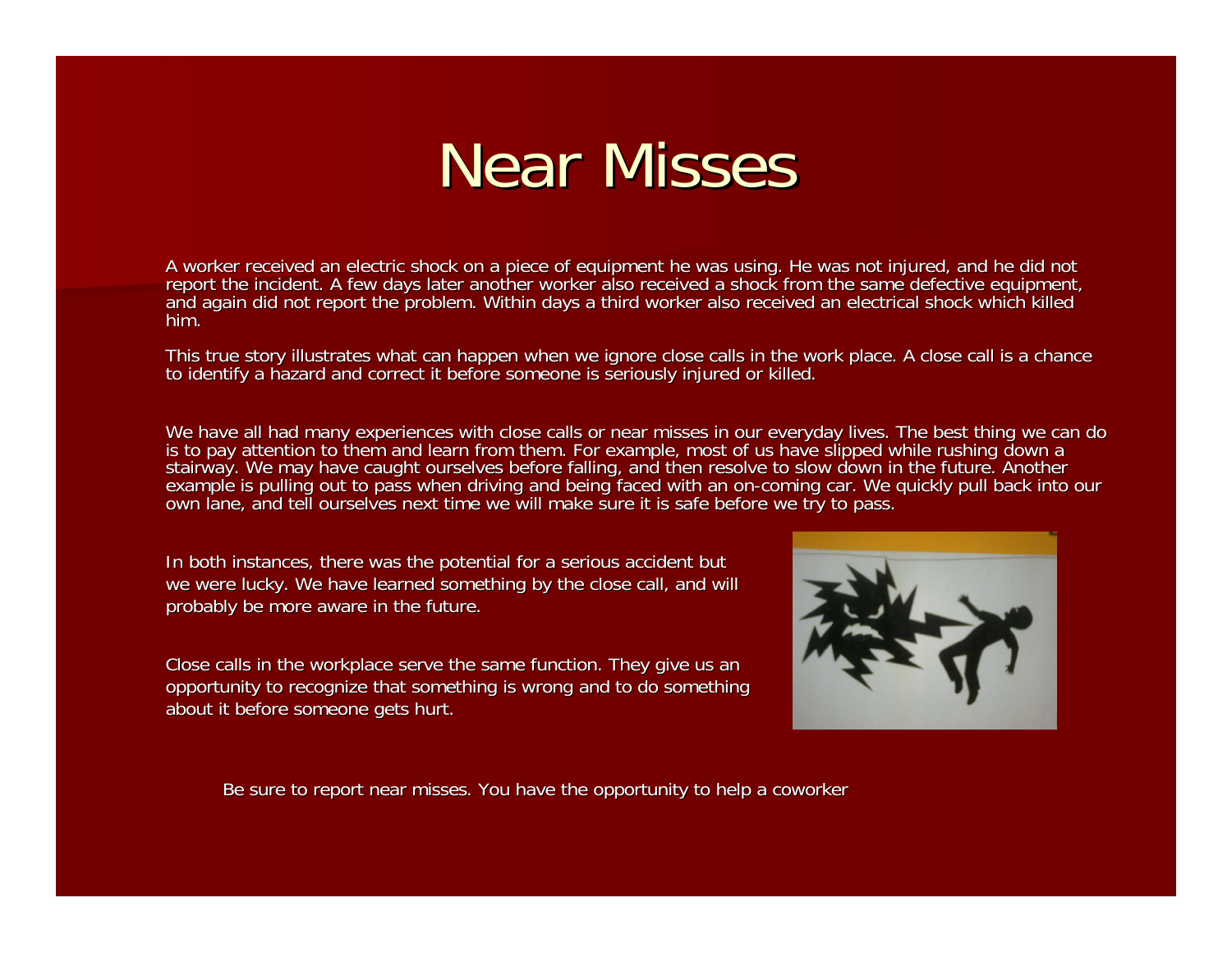# Recordable Injuries Avoided

#### **Trenching Safety Bulletin**

On September 28, 1998 Bruce Rose Occupational Health and Safety Officer for the Department of Labor, was carrying out routine inspections on a water and sewer project in his area. Throughout the course of his inspection, he issued several directives and a Stop Work Order that required all work to cease until the trench the workers were operating in was appropriately sloped or equipped with a trench box in accordance with the Occupational Health and Safety Regulations. As the trench was approximately 13 feet deep in average soil, the regulations specify that the sides of the trench must be sloped at a ratio of one to one, or equipped with a trench box, before a worker is permitted to enter the excavation.



П The following day, as the company had complied with the inspector's directives and had a trench<br>box installed the OHS officer performed an inspection, lifted the stop work order and permitted<br>work in the trench to resume.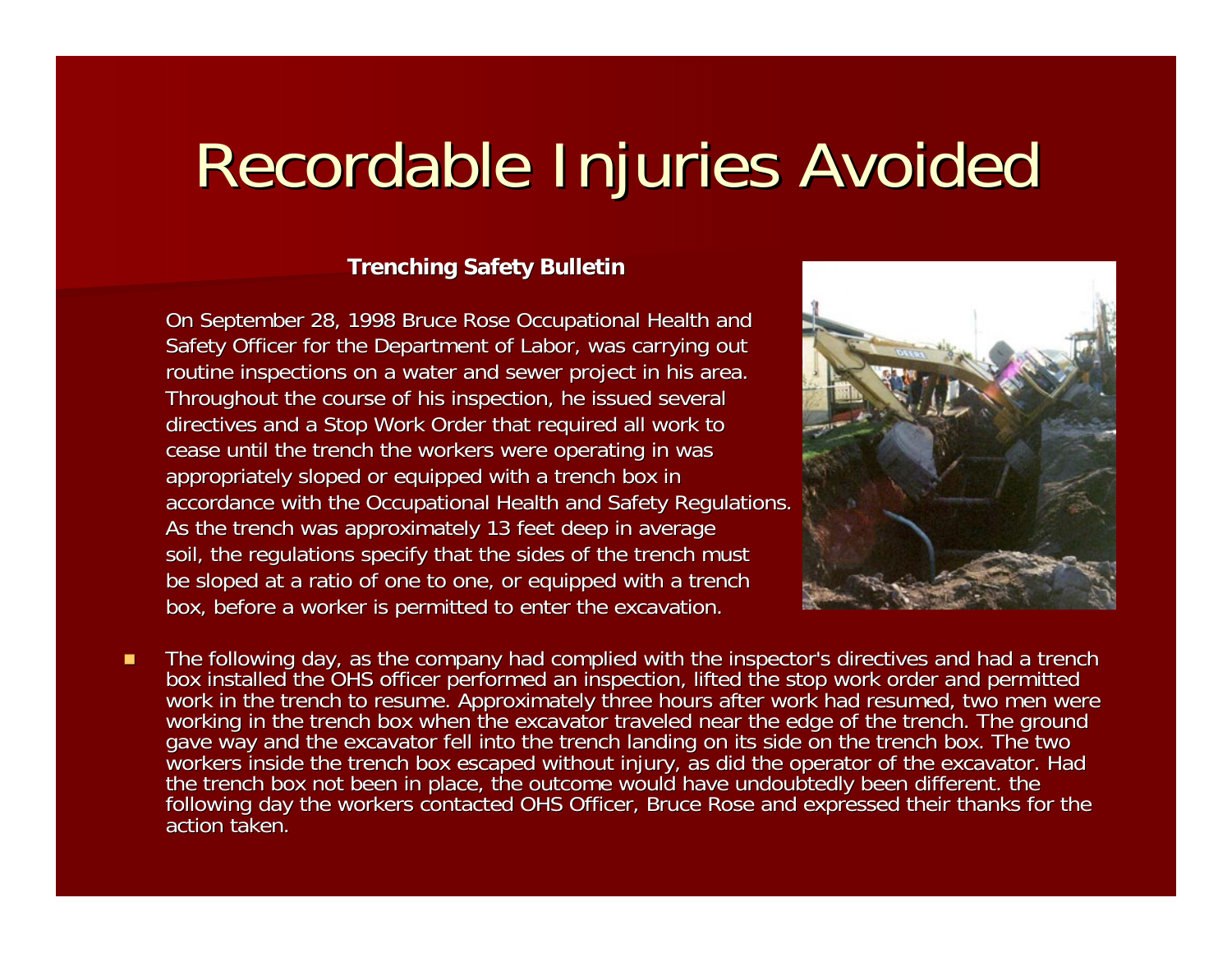### Audit Yourself & Your Surroundings

Audit is a systematic or methodical review; to examine with intent to verify.

Audits can apply to your job. From a safety standpoint there is only one way to do a job — the safe way. Safety needs to be the first consideration in everything we do. It is possible that we may not always be doing this, so<br>our continuing efforts to review or think about our jobs are auditing.

Contrary to an IRS audit which evaluates what we did not record, our job audit should evaluate what we did<br>record. If we take the time to at least mentally think out the steps that we go through to perform a task, we can audit it to ensure we are safe.

Auditing ourselves Auditing ourselves

Look at these things prior to completing a task:

- PPE, do we have the correct eye protection, gloves, footwear?
- Do we need any special PPE such as a chemical flame retardant suit?
- Is our PPE in good condition?
- Do we have the correct tools and are they in good shape?
- Do we know how to operate the tools or equipment?
- Do we know how to accomplish the task safely?
- Do we know the harmful energy sources around the area and have we isolated them?

These are a just a few of the questions we should ask. However, they include some of the most important ones.<br>Ensure you do a quick audit, prior to accomplishing a task. A more thorough one should be done if we're doing something for the first time or for the first time in a long time.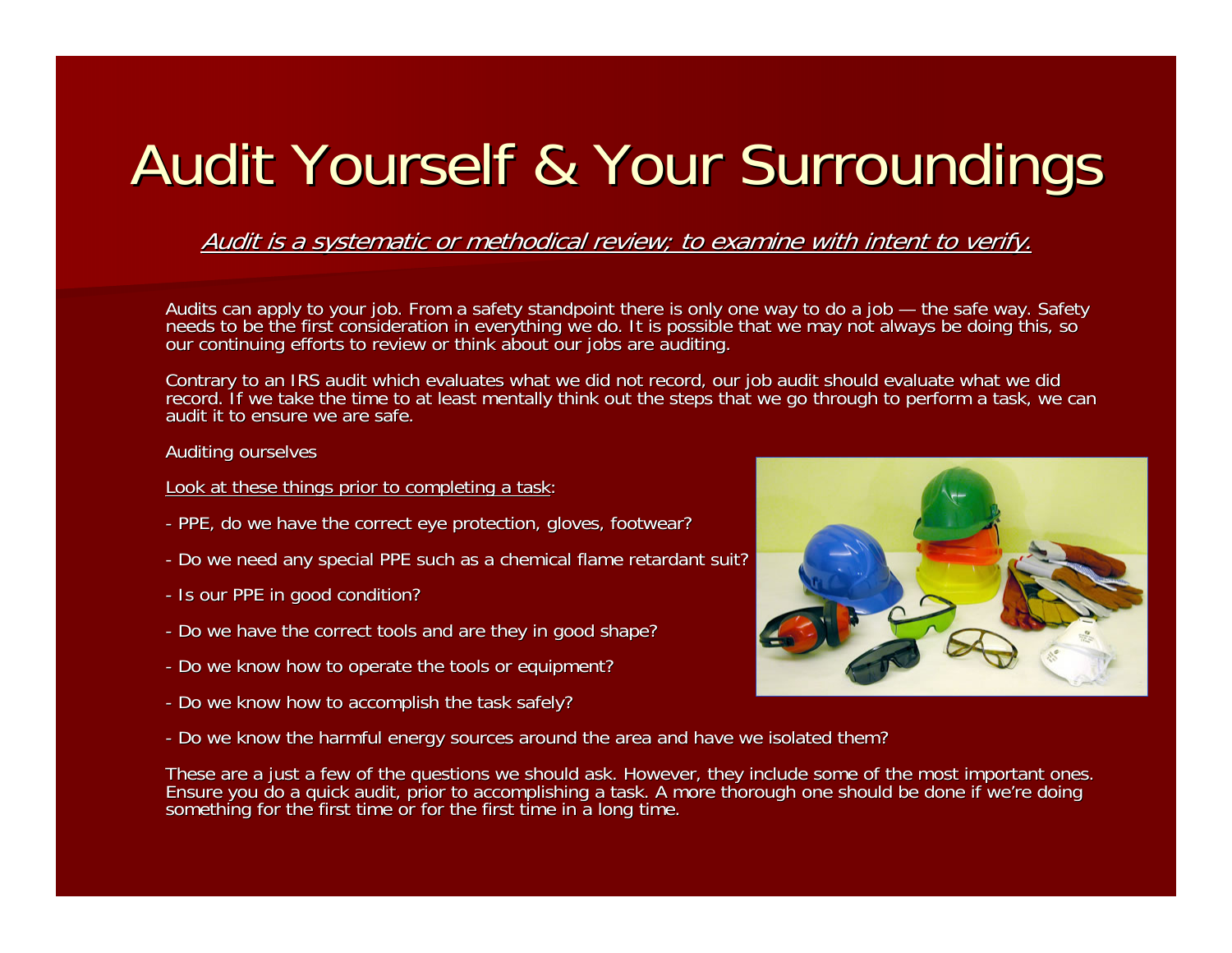### The Danger Zone -- The Office

Compared to an industrial work environment, an office can seem like a safe place to work.<br>However, many serious accidents and injuries occur on a regular basis in offices everywhere.<br>Slips, trips and falls are one of the m

Office workers are injured by falls, fires and electric shock. They receive cuts and bruises from office tools and furniture. They develop long-term injuries from repetitive work such as keyboarding.

As you go through your day, use these safe work practices:

- Watch for obstructions which can cause tripping accidents. Cords and cables should not be placed across traffic areas. Even cords going to a power bar located next to a work station can<br>trip a person getting up from the desk.

- Materials should be stored in designated storage areas, not in boxes on the floor.

- Briefcases, handbags and other personal items should be stored where no one will fall over<br>them.

- Keep drawers of desks and cabinets closed.

- Clean up any spills, such as coffee or water, right way. If a spill cannot be taken care of immediately, arrange a barricade and a sign to warn people. Floors which are wet from cleaning should also be blocked off and marked by warning signs.

- Load file cabinets from the bottom up. Serious accidents have occurred when top-heavy filing<br>cabinets have fallen over. cabinets have fallen over.

- Store sharp implements such as scissors, paper knives, and letter openers separately from other<br>items to prevent cuts and puncture wounds.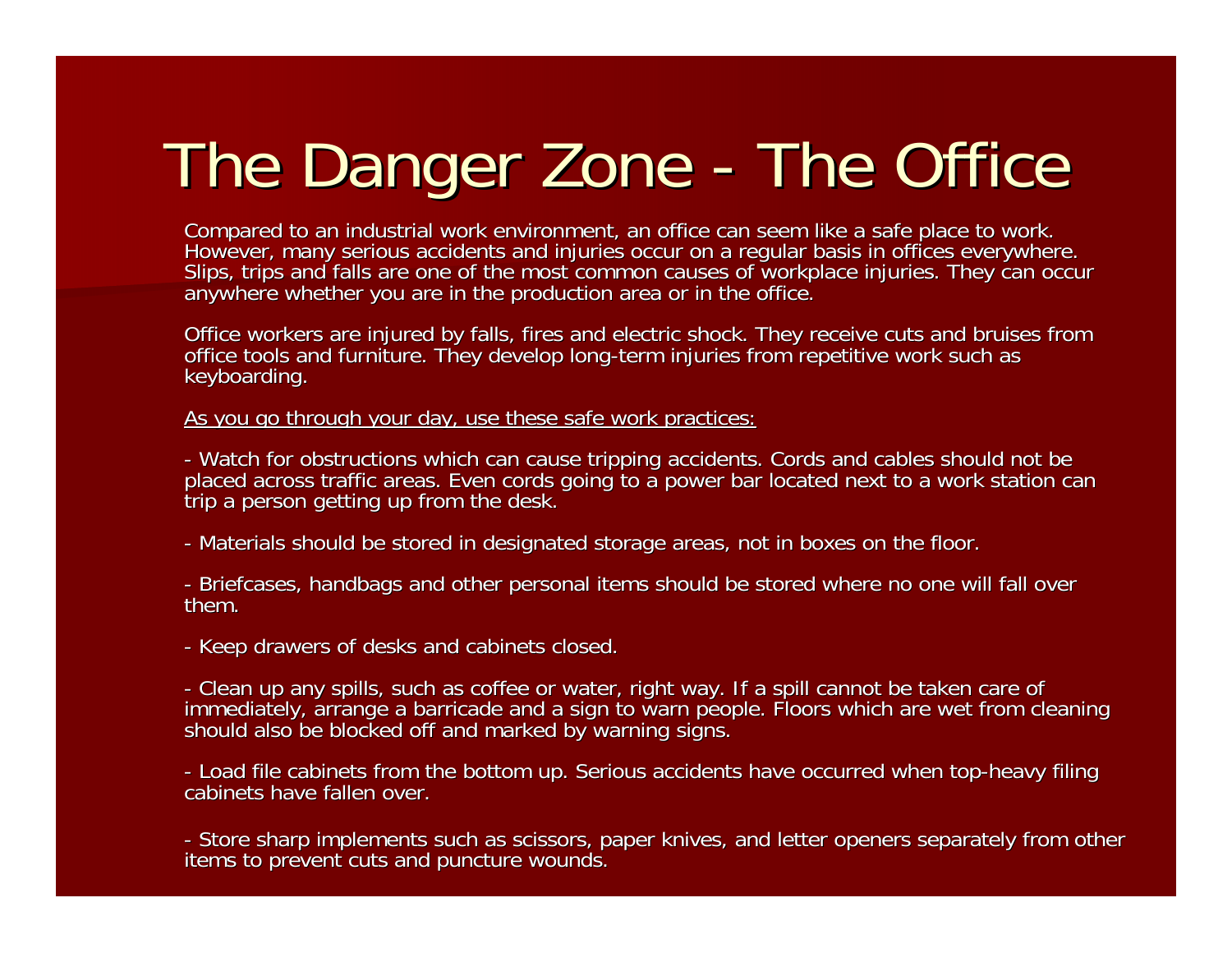- Use safe lifting techniques. It is just as easy to receive a back injury in the office as it is in the warehouse. To pick up a heavy item, squat down beside it. Use the strength in your legs, not your back, to raise it up. Bend your knees, not your back.

- Be alert to electrical hazards, which can cause fires and electrocution. Check for any frayed or damaged cords or plugs. Electrical repairs should be made only by qualified personnel.

- Don't overload electrical circuits. Extension cords are meant to be used only temporarily, so make sure the area is wired adequately for all of the electronic equipment such as computers, copiers and printers. Breakers which trip frequently are a sign of overloaded circuits.

- Don't use makeshift scaffolds such as a chair balanced on a desk when you are reaching for something overhead. Take the time to get a stepladder or stepstool.

- Repetitive strain injuries are increasingly common in offices. When doing work such as computer keyboarding, keep your hands and wrists straight and relaxed. Frequently switch to other tasks to give your hands a rest.